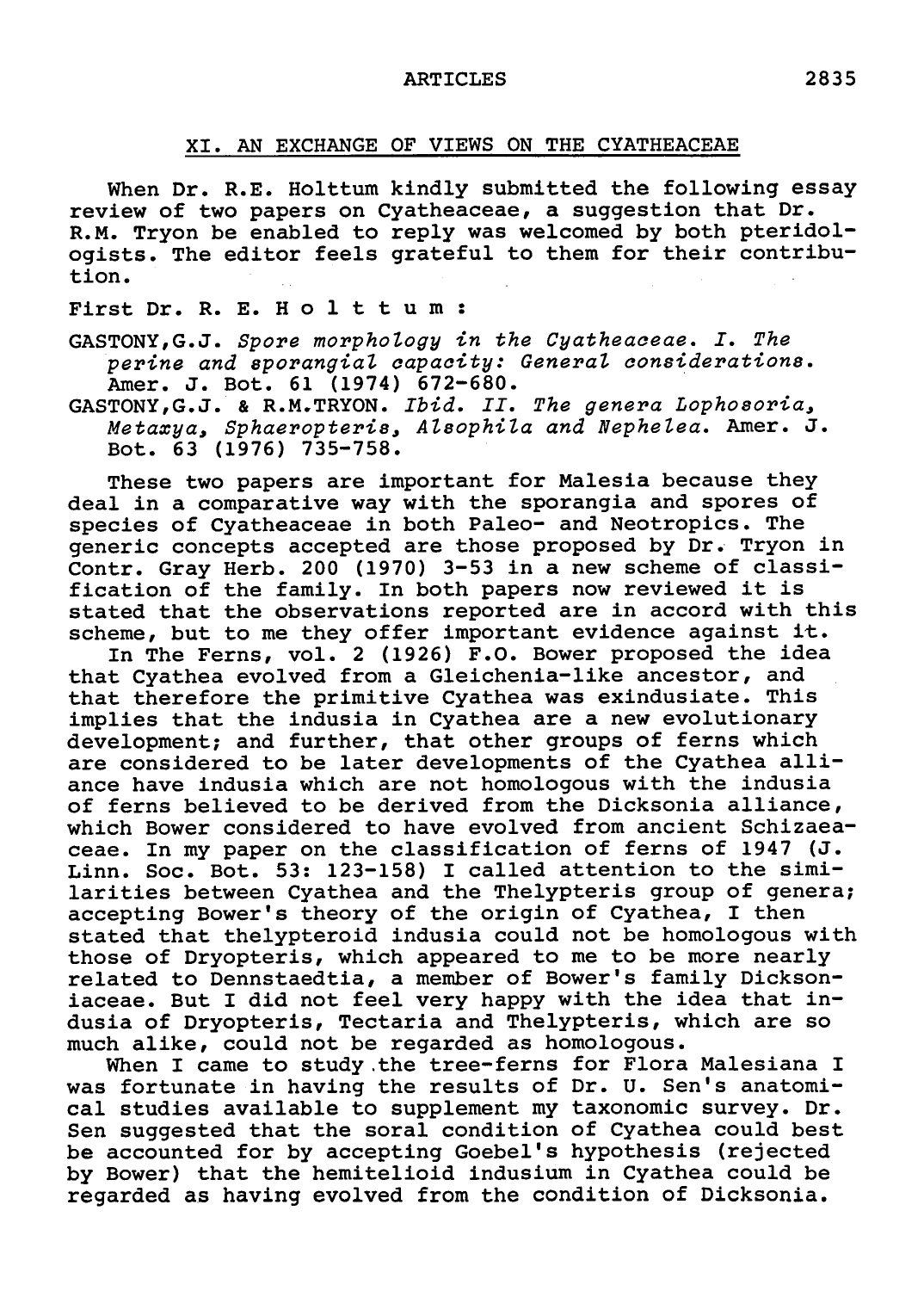Dr. Sen also showed the close similarity in anatomy between Cyathea and Dicksonia. Putting together the ideas about sori and anatomy, I concluded that <sup>a</sup> rather close association between Cyathea and Dicksonia was <sup>a</sup> logical notion, whereas Bower had placed them far apart in his evolutionary scheme. Dicksonia is certainly the older group, with many fossils of Jurassic age, and it seems to me highly probable that Cyathea is <sup>a</sup> later offshoot from Dicksonioid ancestors. This conclusion has the advantage that it admits homology of indusia in the great majority of terrestrial ferns.

In 1970 Tryon rejected these ideas and reverted to Bower, regarding Cyathea sens. lat. as primitively exindusiate. He then followed Bower also in supposing that Lophosoria and Metaxya, which are exindusiate ferns with <sup>a</sup> primitive type of sporangium, are primitive allies of Cyathea; primitive because they have an indumentum of hairs only, not scales. But anyone who has studied the thelypteroid, tectarioid, dryopteroid and athyrioid ferns knows that there are many species which lack indusia though in other respects their generic assignment is clear. <sup>A</sup> loss of indusium has certainly taken place on many separate evolutionary lines. Why then cannot Lophosoria and Metaxya be regarded as ferns which have lost their indusia? Tryon does not mention this possibility.

Lophosoria looks to me like <sup>a</sup> reduced and exindusiate derivative of Dicksonia. It also has the same chromosome number as Dicksonia (65), whereas all species of Cyathea (including Sphaeropteris) so far investigated have the number 69. Now in Gastony and Tryon's latest paper the spores of Lophosoria are shown in beautiful SEM photographs to be extremely different from those of Cyathea and much more like Dicksonia. I see no evidence why Lophosoria should be regarded as <sup>a</sup> primitive cyatheoid fern. Tryon in <sup>1970</sup> reported evidence in Nephelea (a genus split off from Cyathea in America) of intermediates between hairs like those of Lophosoria and narrow scales; precisely the same kind of transition between Dicksonia-like hairs and scales can be seen in Malesian species of Cyathea subgenus Sphaeropteris.

Metaxya is very different in general morphology from Cyathea in all parts of the plant. It is also very peculiar in its high chromosome number (2n <sup>=</sup> 192) which is not closely related to either Cyathea or Dicksonia. Gastony and Tryon now for the first time show SEM photographs of Metaxya spores; they are extremely different from those of Lophosoria, thus reinforcing the evidence of morphology and cytology to show that Metaxya and Lophosoria are not closely related to each other. The existence of both genera seems to me irrelevant in considering the affinities and possible phylogeny of Cyathea.

In his paper of 1970, Tryon separated Sphaeropteris (the type of which is the New Zealand species Cyathea medullaris)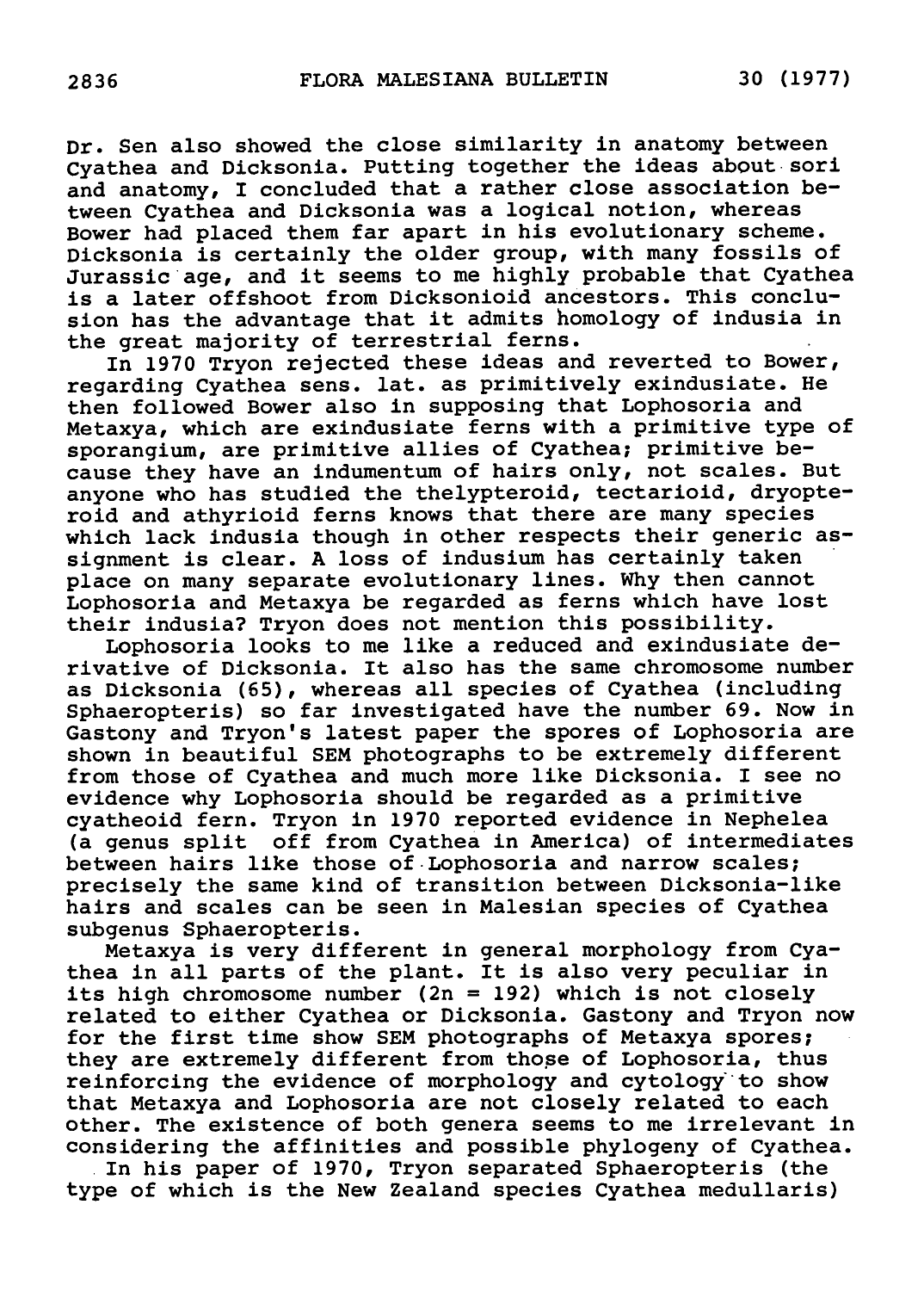as <sup>a</sup> genus distinct from Cyathea, whereas in my arrangement it is placed as <sup>a</sup> subgenus. He included in it not only the it is placed as a subgenus. He included in it not only the<br>South American species related to Cyathea horrida which I had indicated as apparently related to Malesian species (Fl. Males. ii 1, p. 124) but also another group of South American species the scales of some of which he illustrated on p. <sup>19</sup> (fig. 14-17). The figures show that these scales are not strictly conform (Tryon's term) and they lack merginal setae; thus they differ from the scales of true Sphaeropteris of Malesia. Some species of this alliance have hemitelioid sori, which do not occur in any Malesian species of Sphaeropteris. Now the beautiful series of SEM photographs of spores show that in spores also this group of species differ consistently from true Sphaeropteris. I believe that other kinds of evidence could be added, and I maintain that these species should be excluded from any group which bears the name Sphaeropteris, whether as genus or subgenus.

In Gastony's paper of <sup>1974</sup> he examines the spore content of sporangia and states (p. 676) "the family may be divided into two natural groups based on the number of spores [16 and 64] produced per sporangium". He implies that the division corresponds with Tryon's scheme of classification. But on p. <sup>679</sup> he lists several exceptions to this generalization, and in the joint paper of <sup>1976</sup> (p. 753) it is pointed out that these exceptions do not form <sup>a</sup> natural group. One of them is Cyathea capensis (which occurs both in S. Africa and in S. America) which Tryon and Gastony state has an "evident relationship to the paleotropical species of Holttum's Cyathea section Gymnosphaera" in its "extreme development of aphlebiae". But <sup>a</sup> sphaera In Its extreme development of aphiebiae . But a<br>majority of Malesian species (14 out of 18) of section Gymno majority of malesian species (14 out of 16) of section dym<br>sphaera have no "aphlebiae" (a term misapplied to the resi dual basal pinnae in Cyathea, which do not lack veins), and the form of "aphlebiae" is not constant in the four species which do possess them. The only species which have aphlebiae comparable to those of C. capensis are C. ramispina of North Borneo and the closely related Philippine C. atropurpurea. The species most closely related to these (as judged by other characters) is C. recommutata, the basal reduced pinnae of which are of <sup>a</sup> very different type. C. capensis differs from all species of sect. Gymnosphaera in its hemitelioid indusium, and the axes of its fronds do not have the very dark colour characteristic of Gymnosphaera; and there is other evidence that residual small basal pinnae are not solely confined to sect. Gymnosphaera.

In Dr. Tryon's original paper of <sup>1970</sup> he rejected Goebel's theory of the origin of the hemitelioid indusium in Cyathea from the inner indusium of Dicksonia, but failed to mention the principal argument in favour of Goebel's theory. This is the fact that all hemitelioid indusia (in <sup>a</sup> large number of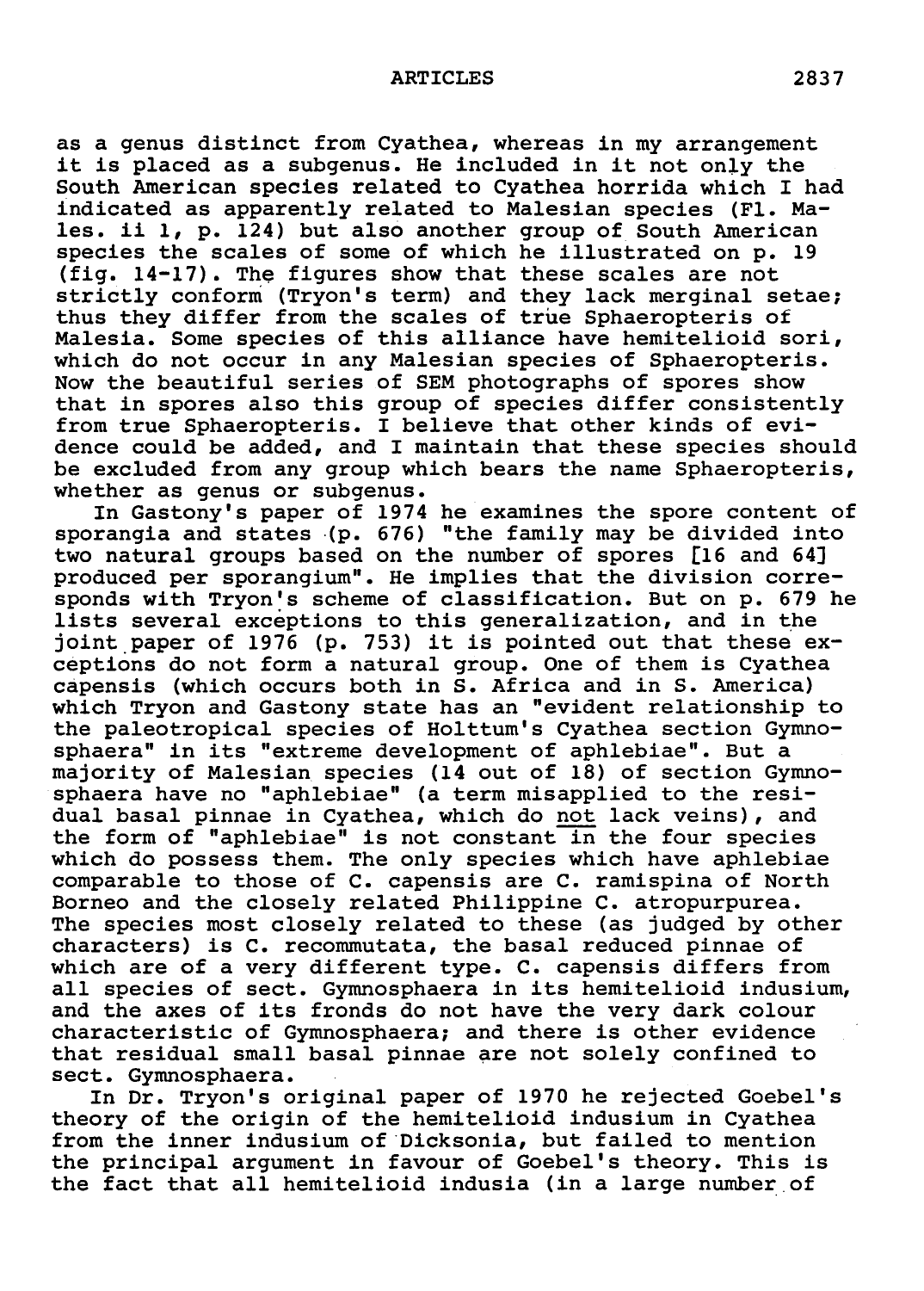species in both the Old World and the New) are attached at the base of the sorus on the side remote from the margin of the leaflet, exactly where one would expect to find them on Goebel's theory. Dr. Tryon evades this fact by the vague statement that "moderately to well developed indusia that partially surround the base of the receptacle are called hemitelioid" (1970, p. 7). This omits the essential facts. He also fails to consider the stages of reduction of hemitelioid indusia which occur in many Malesian species; is the very small indusium of C. latebrosa to be considered primitive? It seems to me much more likely to be reduced from <sup>a</sup> larger primitive condition. If Dr. Tryon regards the indusia of Cyatheaceae as new evolutionary developments, how does he account for the various comparable indusia in the Thelypteris, Tectaria, Athyrium, Davallia and other groups of genera? It Tectaria, Athyrium, Davallia and other groups of genera? It seems to me that all these indusia are homologous, and a consideration of all of them is relevant.

Finally, in self-defence, I would like to state the facts about the development of ideas as to the significance of scales in understanding classification within Cyatheaceae. I observed the distinction between setate and marginate scales (Tryon's terms) before <sup>1930</sup> during field work in Malaya, and used these characters in describing the Malayan species in <sup>a</sup> paper published in <sup>1935</sup> (Gard. Bull. Str. Settl. 8: 243-320) which is cited in my book on Malayan ferns but not noted by Tryon. I then knew that all species in Malaya had one type of scale or the other except C. latebrosa, which appeared to be peculiar. In <sup>1953</sup> I passed on this information to Gordon DeWolf, who made <sup>a</sup> careful examination of the scales of all Malayan species and showed me that C. latebrosa was not peculiar; its scales have <sup>a</sup> narrow fragile margin which is soon abraded and can only be seen on very young scales. DeWolf proposed the terms flabelloid and setiferous for the two types; I prefer flabelloid to Tryon's marginate (every scale has <sup>a</sup> margin) though the margins of some are hardly fan-like.

When I came to study the much larger number of species for Flora Malesiana, I discovered that they also could be separated into two groups on scale characters, but I discovered also that there are <sup>a</sup> number of associated characters which are consistently present, giving further confirmation of the distinctness of the two groups. Dr. Tryon has completely ignored these other characters, which is one reason why he has failed to notice the unnatural nature of his concept of Sphaeropteris. But I do not doubt that he has correctly distinguished some other South American groups, and in particular the group associated with the type species of Cyathea, thus showing that I was wrong to include <sup>a</sup> majority of Malesian species in Cyathea subg. Cyathea.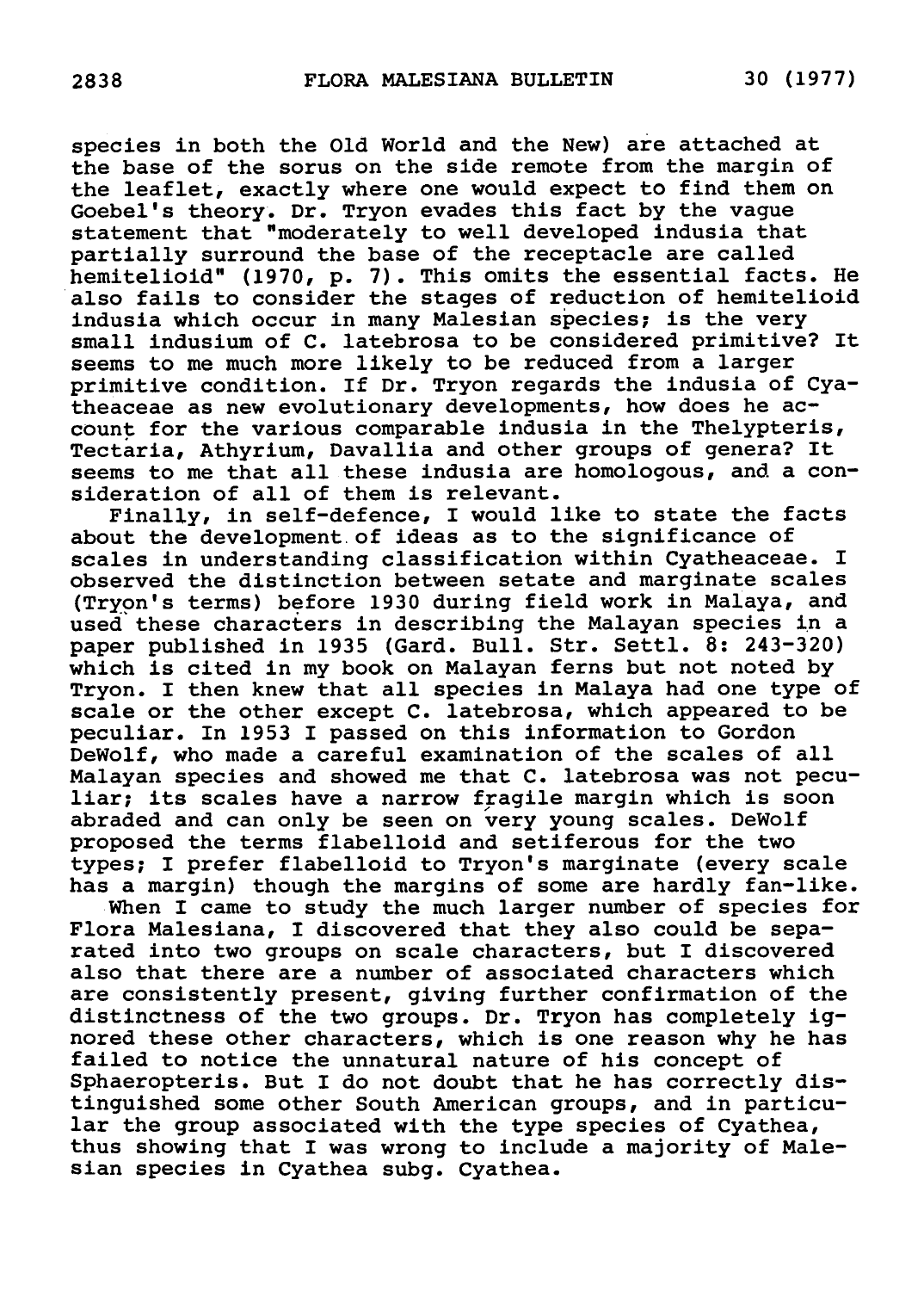ARTICLES 2839

Dr. Tryon regards Sphaeropteris as the most primitive genus in Cyatheaceae, apart from Lophosoria and Metaxya. But some of the slight arguments he adduces in favour of this are based on the alien species. I would say that Sphaeropteris s.str. and Alsophila sensu Tryon represent separate evolutionary lines, but the fact that they both have <sup>a</sup> chromosome number <sup>69</sup> indicates that they are not very far apart. I think that the indusium in Sphaeropteris s.str., which is never hemitelioid, may be <sup>a</sup> new development, and I suggest that Dr. Tryon may be wrong in regarding some indusia in Cyathea s.str and in Alsophila as sphaeropteroid.

In Flora Malesiana I recognized <sup>a</sup> family Cyatheaceae which included Dicksonia as well as other genera. I now think that this was too broad <sup>a</sup> concept, and that the subfamilies should be raised to family rank; but I think that the general scheme of inter-relationships of groups is still valid, on available evidence. Thus I regard Cyathea and Dicksonia as more nearly related to each other than either is to Culcita, which for so long was confused with Dicksonia; but I suggest that any new review of this whole situation must take into account the possible relationships of Culcita to Dennstaedtia, of Cyathea and Dicksonia to Thelypteris and Tectaria. I feel sure that the broad concept of Cyatheaceae of Flora Malesiana represents <sup>a</sup> basic group to which <sup>a</sup> majority of other terrestrial ferns are allied.

Kew R.E. Holttum

Now the reply by Dr. R. M. Tryon : Studies on the American Cyatheaceae and on the classification of the family.

The impressive stature of tree ferns encountered during many field trips in the American tropics in the past twentyfive years initially motivated our study. The publication of Dr. Holttum's work on the Cyatheaceae in Flora Malesiana was <sup>a</sup> further stimulus for the preparation of <sup>a</sup> comparable systematic treatment for these plants in the Americas. Dr. Holttum's studies supply information on major groups, valuable descriptive data, and excellent illustrations. These aspects greatly facilitated <sup>a</sup> review of the paleotropical species and the integration of new data from the American Cyatheaceae. Six genera have been recognised in the scaly Cyatheaceae (R. Tryon, 1970): Alsophila, Sphaeropteris, Nephelea, Trichipteris, Cyathea and Cnemidaria. The first two are pan-tropic and correspond to Dr. Holttum's Cyathea subgenus Cyathea and subgenus Sphaeropteris, respectively, in Flora Malesiana. The other four are confined to the American tropics. To these may be added <sup>a</sup> new American subgenus of Sphaeropteris that is in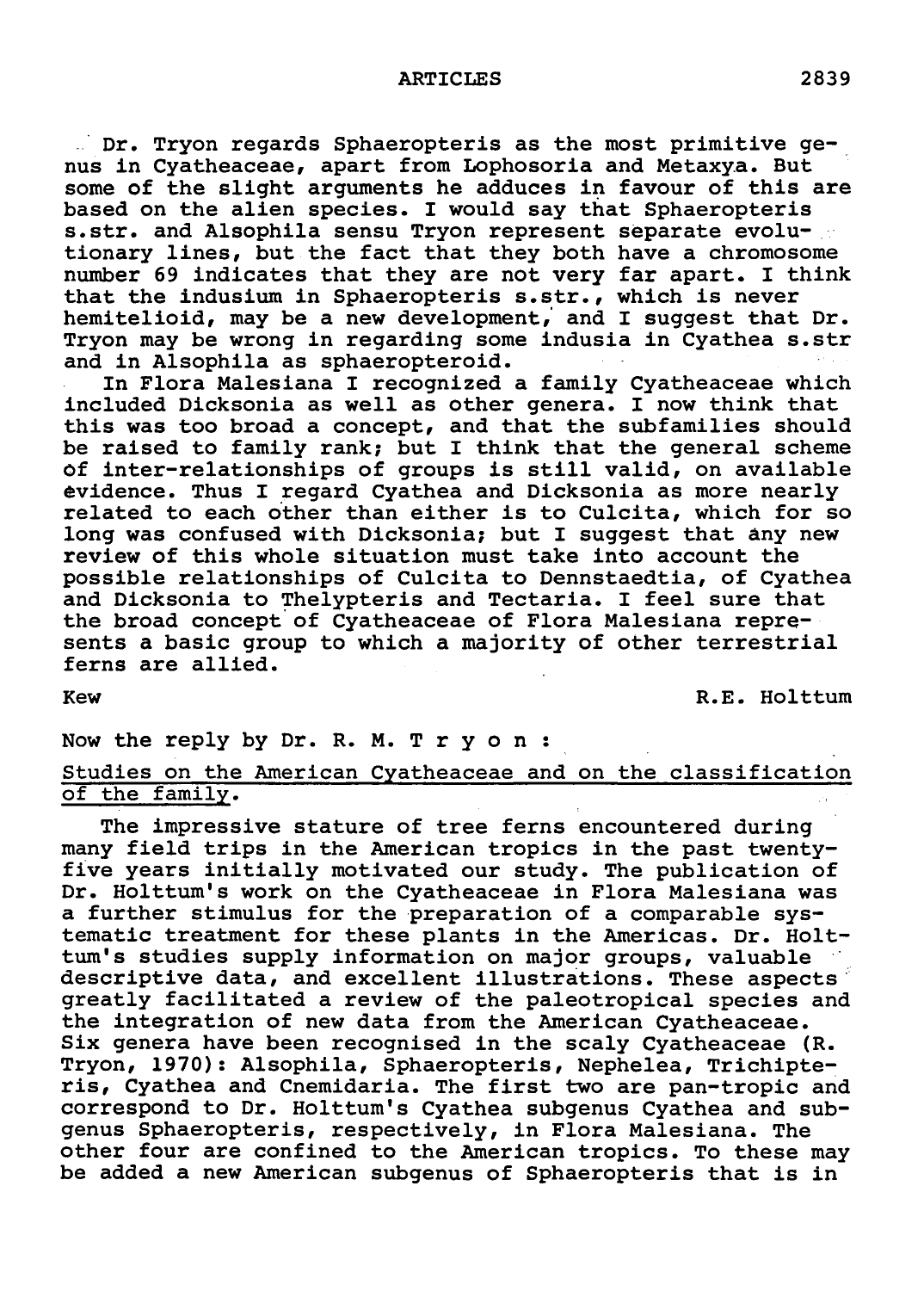press (Windisch, 1977, b) . The appropriate rank of these taxa is naturally <sup>a</sup> matter of judgement, but their reality as evolutionary groups seems well established. This work has been accomplished through the cooperative efforts of <sup>a</sup> group of collaborators investigating diverse aspects of the family.

I do not wish to pursue details of Dr. Holttum's commentary, but will remark on <sup>a</sup> few principal points and clarify some possible misunderstandings. In regard to the relationships of Lophosoria and Metaxya, I agree that these are isoships of Lophosofia and Metaxya, I aglee that these are iso<br>lated genera, not very close to any others, nor to each oth lated genera, not very close to any others, nor to each oth-<br>er. In my 1970 paper, I denied any direct ancestral relation er. In my 1970 paper, I denied any difect ancestial felations<br>of either to the scaly Cyatheaceae. They both have only tri chomes on the stem and Lophosoria has large sporangia, primitive features with respect to the scaly Cyatheaceae. The intermediate type of indument Dr. Holttum refers to is in species of Sphaeropteris (not Nephelea), where his observations coincide with my own. The problem of the origin and possible loss of the indusium in tree ferns, and indeed the whole matter of the homology of the indusia of higher ferns, is <sup>a</sup> more complex one. New evidence has been presented in Cyathea fulva that the indusium develops from the vein sheath some distance from the margin (A. Tryon and Feldman, 1975) . This must be considered along with Dr. Sen's contribution. Additional developmental studies are needed in the Cyatheaceae and also in the other genera Dr. Holttum discusses.

Dr. Gastony does not simply imply that the division of the Cyatheaceae into two natural groups corresponds to my scheme of classification, as stated in the review. Rather, his analysis carefully indicates (1974, 1976) how this infra-familial division relates to the genera in my (1970) phyletic chart, notes the occurrence of the more primitive spore numbers which are fortunately still evident in some Alsophila species, and explains the phyletic significance of these exceptional spore numbers. Dr. Gastony is presently completing the third and final paper on the spores of the Cyatheaceae (Trichipteris, Cyathea, Cnemidaria) and he has in progress <sup>a</sup> comparative study of the spores of the dicksonioid and denncomparacive study of the spores of the dicksonioid and den<br>staedtioid genera. We prefer not to comment on the palynol staedtioid genera. We prefer not to comment on the palyno<br>ogical evidence of relationships among these genera until this study is completed.

I wish to emphasise the recent progress made in the taxonomy of the Cyatheaceae, rather than dwell on differences of opinion on the elusive course of evolution. There is still opinion on the elusive course of evolution. There is still much to do, but for the first time there is a taxonomic framework encompassing the species of the paleo- and the neotropics. The work of Dr. Holttum on these plants is <sup>a</sup> major contribution to our knowledge of the group and has been <sup>a</sup> stimulus for additional studies.

The following are the principal papers resulting from our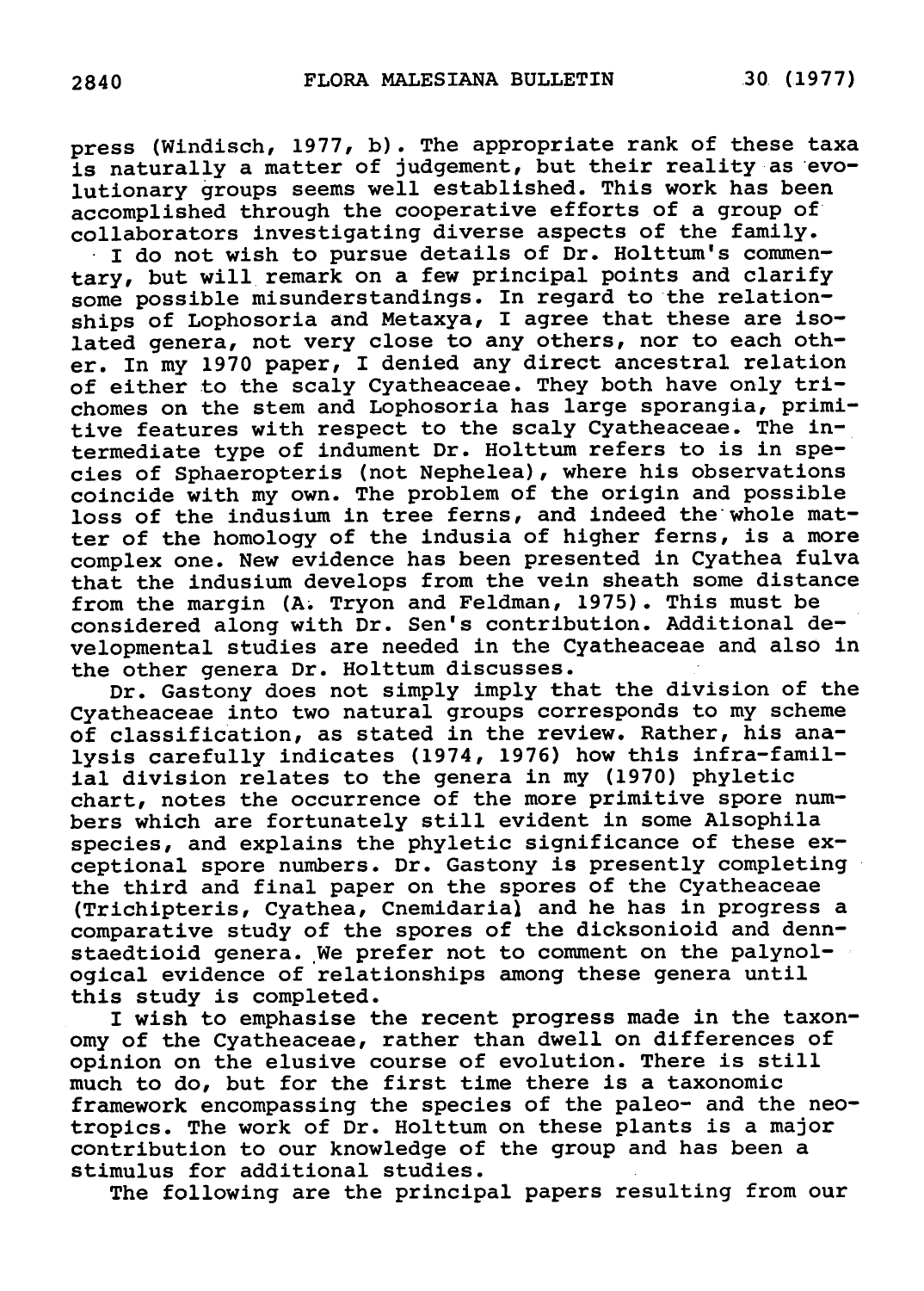work on the classification of the family and on the American genera. This effort has been directed toward the development of <sup>a</sup> broad base of data on the family.

Arnold Arboretum, Cambridge, Mass. R. Tryon

BARRINGTON,D.S. <sup>A</sup> revision of Trichipteris (Cyatheaceae). Ph.D. Thesis, Harvard University (1973) .

- CONANT, D.S. Hybrids in American Cyatheaceae. Rhodora 77 (1975) 441-455.
- Ecogeographic and sy stematic studies in American Cyatheaoeae. Ph.D. Thesis, Harvard University (1976) (includes <sup>a</sup> revision of American Alsophila).
- GASTONY,G.J. <sup>A</sup> revision of the fern genus Nephelea. Contr. Gray Herb. 203 (1973) 81-148.
- ---- Spore morphology in the Cyatheaceae. I. The perine and sporangial oapaoity: general considerations. Amer. J. Bot. 61 (1974) 672-680.
- & R.TRYON. Spore morphology in the Cyatheaceae. II. The genera Lophosoria, Metaxya, Sphaeropteris, Alsophila and Nephelea. Amer. J. Bot. <sup>63</sup> (1976) 738-758.
- LUCANSKY,T.W. Comparative studies of the nodal and vascular anatomy in the neotropical Cyatheaceae. I. Metaxya and Lophosoria, and II. Squamate genera. Amer. J. Bot. <sup>61</sup> (1974) 464-471 and 472-480.
- ----- & R.A.WHITE. Comparative studies of the nodal and vascular anatomy of neotropical Cyatheaceae. III. Nodal and petiole patterns; summary and conclusions. Amer. J. Bot. 61 (1974) 818-828.
- ---- & ----- Comparative ontogenetic studies in young sporophytes of tree ferns. I. <sup>A</sup> primitive and an advanced taxon. Amer. J. Bot. <sup>63</sup> (1976) 463-472.
- RIBA,R. Revision monographica del complejo Alsophila Swartziana Martius (Cyatheaceae). Ann. Inst. Biol. Univ. Mex. 38, ser. Bot. <sup>1</sup> (1967) 61-100 (the Trichipteris armata group).
- STOLZE/R.G. <sup>A</sup> taxonomic revision of the genus Cnemidaria (Cyatheaceae), Fieldiana: Bot. <sup>37</sup> (1974) 1-98.
- TRYON/A.F. & L.J.FELDMAN. Tree fern indusia: studies of development and diversity. Canad. J. Bot. <sup>53</sup> (1975) 2260- 2273.
- TRYON,R. The classification of the Cyatheaoeae. Contr. Gray Herb. 200 (1970) 3-53.
- The American tree ferns allied to Sphaeropteris horrida. Rhodora 73 (1971) 1-19.
- ----- A revision of the genus Cyathea. Contr. Gray Herb. 206 (1976) 19-98.
- (1976) 19-96.<br>& G.J.GASTONY. *The biogeography of endemism in the Cya* theaceae. Fern Gazette 11 (1975) 73-79.